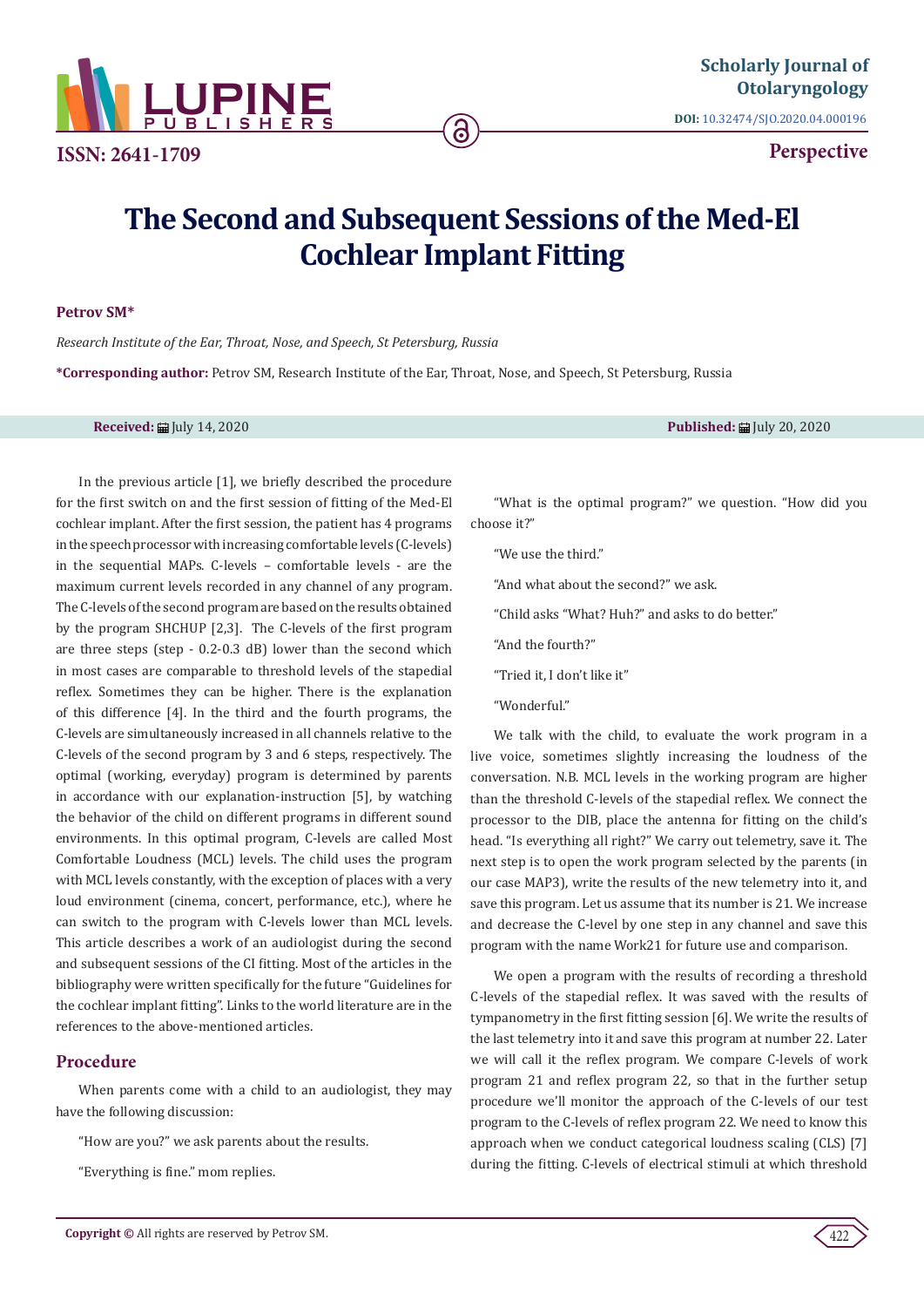stapedial reflexes are recorded have a loudness rating in the GOOD-LOUD range.

## **Parameters of Stimuli and Method of Stimulation**

The duration of the electrical test stimuli is 300ms. In this work, we use stimulation with single pulses and stimulation of separate channels in SWEEP mode with an interval between sequential stimuli of 300 ms, as well as sequential stimulation of all channels in SWEEP mode with an interval between stimuli of 600 ms. Such an interval is used during registration of a stapedial reflex. The amplitude of stimuli is equal to the C-levels set in each channel. An amplifier, headphones, and stepped noises for conducting SHCHUP [2,3] are ready.

#### **Fitting**

We open the working (everyday) program 21. In the further fitting process, we will change the C-levels in this program and hereinafter we will call it a test program. We reduce the MCL levels of program 21 by 2 page down (according to C-levels, it will be less than reflex program 22). We remind (we show with gestures) to the child that when we will press the keys of the keyboard, he will hear either a single signal or their sequence. We demonstrate the child a single and SWEEP stimulation through separate channels. We give a single stimulus to the middle electrode with the number 5-7, where the patient hears the middle frequencies. We observe the child and ask: "How? Heard?" The child responds. It is very possible that he will agree. If everything is normal, then we apply single stimuli to other electrodes. "Is everything all right?" We apply stimulus sequences (SWEEP) to single electrodes. "Is everything all right?" We set the interval of 600ms and apply the SWEEP stimuli sequentially across all channels. We will sometimes use sequential SWEEP stimulation of all channels with an interval of 600ms - it is interesting for the child. We remind the meaning of the pictures used in categorical loudness scaling (CLS) [7] and ask the child to show how he hears? The child shows. We ask: "Can I increase loudness?" Child agree: "You can." We increase by 3 steps and give single and SWEEP stimuli through separate channels. "Is everything all right?" By agreement with the child, we continue the parallel increase in the C-levels of the test program, conducting single and SWEEP stimulation on separate channels. We carefully monitor the reaction of the child. We ask to show the loudness in the pictures. When approaching the MCL levels of the old work program 21, we save the test program under No. 23.

# **Registration of Threshold Levels of The Stapedial Reflex**

Next, we proceed to the measurement of threshold levels of the stapedial reflex in accordance with the previously described procedure [6]. We set the interval between stimuli to 600 ms. We equip the child for registration of the reflex and perform tympanometry. We open the reflex program 22 and reduce the

C-levels in all channels by 3 steps. We provide SWEEP stimulation with interstimulus interval of 600ms across all channels. "Is everything okay?" Starting from these C-levels, we define the C-levels where the threshold values of the stapedial reflex are marked and save the program with these threshold C-levels under the number 24. Under the number 24CCPP, we save the reflexprogram with the parameters of the tympanogram; CC-compliance, PP-pressure at the point of max compliance [6]. For the history. We dismantle the registration unit, release, and praise the child. We compare the last results of registration of threshold levels of reflex and tympanometry with similar results obtained during the first fitting session. As a rule, the threshold levels of the reflex differ only slightly by 1-2 steps in some channels. Within the margin of error. The results of an old and new tympanometry are also quite close. The child safely tolerates the procedure of reflexometry as MCL levels of test program 23 are higher than the C-levels of the old reflex program 22. Very careful measurement of threshold levels of reflex (up to one step) is not required because the final profiles of MAPs are based on the result of the SHCHUP [2,3]. Now it is enough to make sure that the results of the current registration and the results obtained during the first (or previous) fitting session are close.

## **Categorical Loudness Scaling – CLS [7]**

We open the test program 23. We again remind the meaning of the pictures used in the CLS [7]. Previously, the child has already shown his ability to evaluate the loudness. We conduct CLS in full. We present electrical stimuli in the SWEEP mode on a single channel with an interval between stimuli of 300 ms. Decrease-increase C-levels, the child shows their loudness ratings in accordance with our changes in C-levels of stimuli. We repeat the CLS on a few channels. Praise the child.

## **The final stage of fitting - SHCHUP [2,3].**

As you know, objective measures, for example, threshold C-levels of the stapedial reflex, play a small role as indication of the optimal MAP profile [8] and therefore it is necessary to use subjective estimates to determine the MCL levels. As shown in the study of Sherlock P, Formby C [9] a simple loudness discomfort level estimate of loudness discomfort is an effective and valid clinical measure for characterizing the "threshold of discomfort". This is why we developed our SHCHUP method in which we use special step noises [2,3]. With help of the SHCHUP, we determine the C-levels of electrical stimuli at which the child perceives sound stimuli of 106 dB SPL at the level of discomfort threshold, i.e. these C-levels are equal to the electrical upper tolerance levels. We open the test program 23 which is slightly lower in C-levels than the MCLs of the old working program 21. According to the results of our CLS the loudness of program 23 is in the area LOUD. Step noises are ready. Turn on the amplifier. We connect the antenna of the implant to a long wire, place it on the patient's head, and

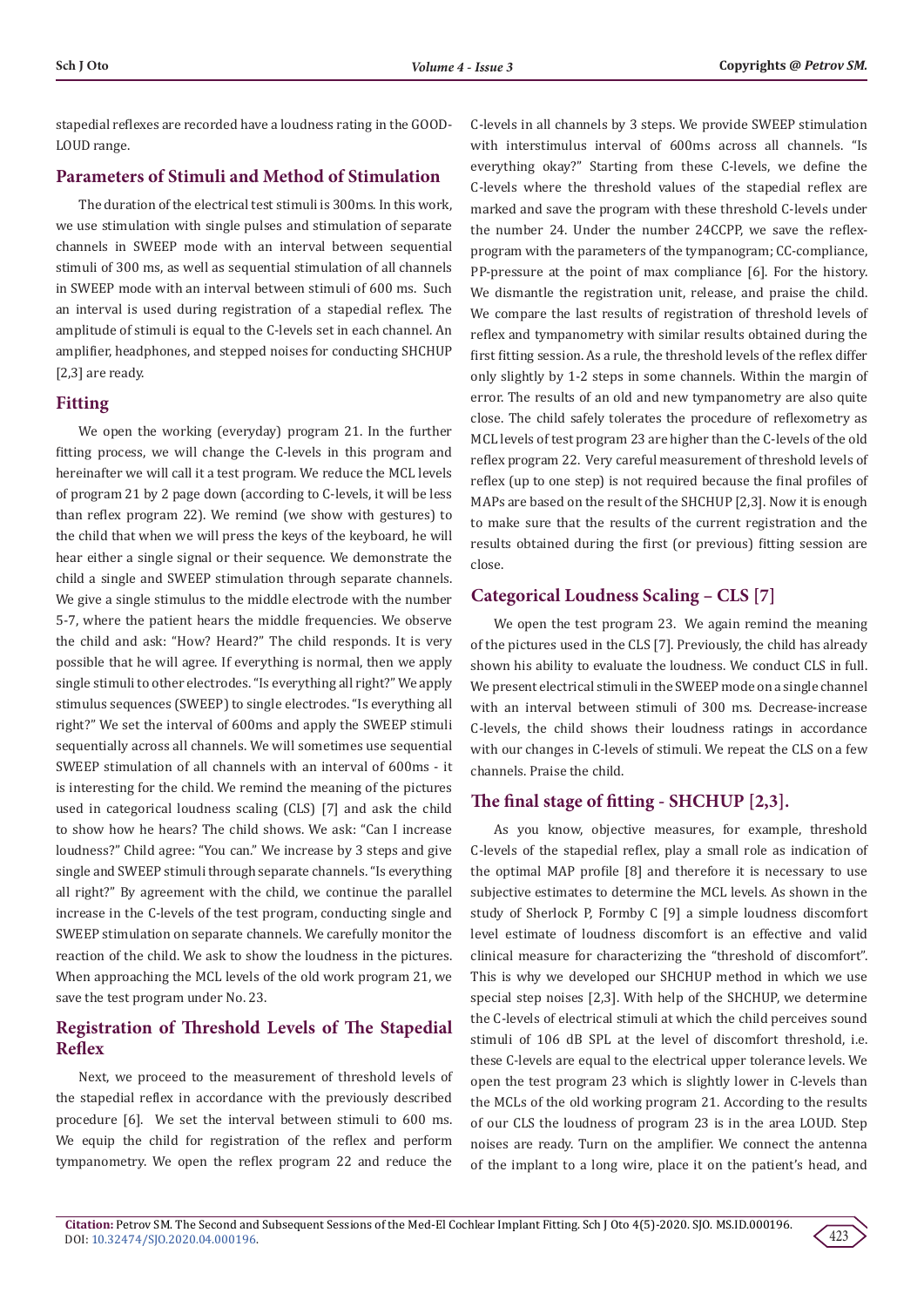the processor under the circumoral embouchure of the phone, to which we will apply SPL-controlled step noises. We activate the test program 23 and conduct the SHCHUP in accordance with the previously described procedure [2.3]. We compare the MCL levels of the old working program 21 and the C-levels of our test program, corrected according to the results of the SHCHUP. In those channels where C-levels of a test program are lower than the MCL levels of the old work program 21 we raise C-levels to the MCL levels of work program 21. We do not change C-levels of our test program where these C-levels above the C-levels of the old work program 21. We save the test program under number 25. Now it is a new work program and C-levels slightly differ from the old work program 21. we check the new work program 25 with a live voice, sometimes slightly increasing the loudness of the conversation. Setup is complete. We release the child from the equipment. Thank him. I shake his hand.

#### **Creating of Configuration**

Child clearly chose the working program after the first session of fitting (mother's story). The difference in C-levels between consecutive MAPs of 1-2-3-4 was 3 steps. Now we have created a new working program 25 and considering the child's auditory experience we are making new programs with a difference between MAPs' C-levels of 2 steps. We write the program 25 as MAP2. It is configured on the results of the SHCHUP with correction for the MCL values of the old working program 21. We create the other MAP levels like this. We reduce the MCL levels of program 25 by 2 steps (program 26-MAP1), increase the MCL levels of program 25 by 2 steps - program 27 (MAP3), and increase the MCL levels of program 25 by 4 steps (program 28 (MAP4). We create a new configuration with these MAPs. Current thresholds levels (t-levels) are set at 10% of C-levels. You can set t-levels less than 10% [10]. It should be noted that for most children, the entire procedure described here is performed within one hour. And all the SWEEP, CLS, and SHCHUP methods are executed successfully. Parents are sent to evaluate new programs observing the child's behavior on all programs for 2-3 days. The absolute goal is to provide the patient (child) with a comfortable program which ensures maximum performance [11]. If parents and the child choose the working program that is on MAP3, then you can create a new program 29, which is 2 steps higher than program 28 and then the last configuration will be as follows: MAP1 (program 25), MAP2 (program 27), MAP3 (program 28) and MAP4 (program 29).

As we wrote earlier, parents can adjust the MCL levels of the work program using the (+) and (-) buttons of the remote control. If subsequent fittings are made in other centers by another audiologist, then proceed as follows. Perform telemetry, ask which program is working, open it and at the suggestion of "Maestro" to change telemetry, agree and write the new values of the resistance of the electrodes in the working program. Save this program without changing the values of the MCL levels - only with the new telemetry. Then make the necessary adjustments to the threshold and C-levels in the work program and save it. From it, make the program quieter (MAP1) and louder (MAP3) and record the new working program as MAP2. Create a new configuration in which the old working program is written as MAP4. Explain to parents the position of programs on the buttons on the remote control. Give parents an instruction to compare the behavior and perception of the child on the previous and the new created working program and choose the best one. Should not be thoughtlessly (or thoughtfully?!) leave-save the program on the fourth MAP, which the child may not have used – not all patients choose the program at fourth MAP as optimal-working program.

#### **References**

- 1. [Petrov SM \(2020\) А brief algorithm of the Medel cochlear implant fitting.](https://lupinepublishers.com/otolaryngology-journal/pdf/SJO.MS.ID.000180.pdf) [Scholarly J Otolaryngology 4\(1\): 343-344.](https://lupinepublishers.com/otolaryngology-journal/pdf/SJO.MS.ID.000180.pdf)
- 2. Petrov SM, Schukina AA (2009) Method of the speech processor fitting. Patent of Russian Federation pp. 23520844.
- 3. [Petrov SM, Gritsjuk MI \(2016\) Cochlear Implant Fitting in Child: SWEEP](https://austinpublishinggroup.com/otolaryngology/fulltext/ajo-v3-id1084.php) [and SHCHUP. Austin J Otolaryngol 3\(4\): 1-3.](https://austinpublishinggroup.com/otolaryngology/fulltext/ajo-v3-id1084.php)
- 4. Petrov SM Acoustically elicited stapedial reflex in cochlear implanted patients. In print.
- 5. Petrov SM, Tsjuk AA (2015) Instruction for audiologists and cochlear implanted patients. p. 52
- 6. [Petrov SM \(2017\) Practical implementation of the sweep-session of](https://www.heighpubs.org/hjed/ated-aid1003.php) [stimulation-registration in CI fitting. Advanced Treatments in ENT](https://www.heighpubs.org/hjed/ated-aid1003.php) [Disorders1: 13-15.](https://www.heighpubs.org/hjed/ated-aid1003.php)
- 7. [Petrov SM \(2019\) Categorical loudness Scaling in the Fitting of Cochlear](https://lupinepublishers.com/otolaryngology-journal/pdf/SJO.MS.ID.000154.pdf) [Implanted Children. Scholarly J Otolaryngology 3\(1\): 218-221.](https://lupinepublishers.com/otolaryngology-journal/pdf/SJO.MS.ID.000154.pdf)
- 8. [Vaerenberg B, Smits C, De Ceulaer G, Zir E, Harman S et al. \(2014\)](https://www.hindawi.com/journals/tswj/2014/501738/) [Cochlear Implant Programming: A Global Survey on the State of the Art.](https://www.hindawi.com/journals/tswj/2014/501738/) [Scientific World Journal.](https://www.hindawi.com/journals/tswj/2014/501738/)
- 9. [Sherlock LP, Formby C \(2005\) Estimates of Loudness, Loudness](https://pubmed.ncbi.nlm.nih.gov/15807048/) [Discomfort, and the Auditory Dynamic Range: Normative Estimates,](https://pubmed.ncbi.nlm.nih.gov/15807048/) [Comparison of Procedures, and Test-Retest Reliability. J Am Acad Audiol](https://pubmed.ncbi.nlm.nih.gov/15807048/) [16\(2\): 85-100.](https://pubmed.ncbi.nlm.nih.gov/15807048/)
- 10. [Boyd PJ \(2006\) Effects of Programming Threshold and Maplaw Settings](https://pubmed.ncbi.nlm.nih.gov/17086073/) [on Acoustic Thresholds and Speech Discrimination With the MED-EL](https://pubmed.ncbi.nlm.nih.gov/17086073/) [COMBI 40+ Cochlear Implant. Ear Hear 27\(6\): 608-618.](https://pubmed.ncbi.nlm.nih.gov/17086073/)
- 11. [Shapiro WH, Bradham TS \(2012\) Cochlear implant programming.](https://pubmed.ncbi.nlm.nih.gov/22115685/) [Otolaryngologic Clinics of North America 45\(1\): 111–127.](https://pubmed.ncbi.nlm.nih.gov/22115685/)